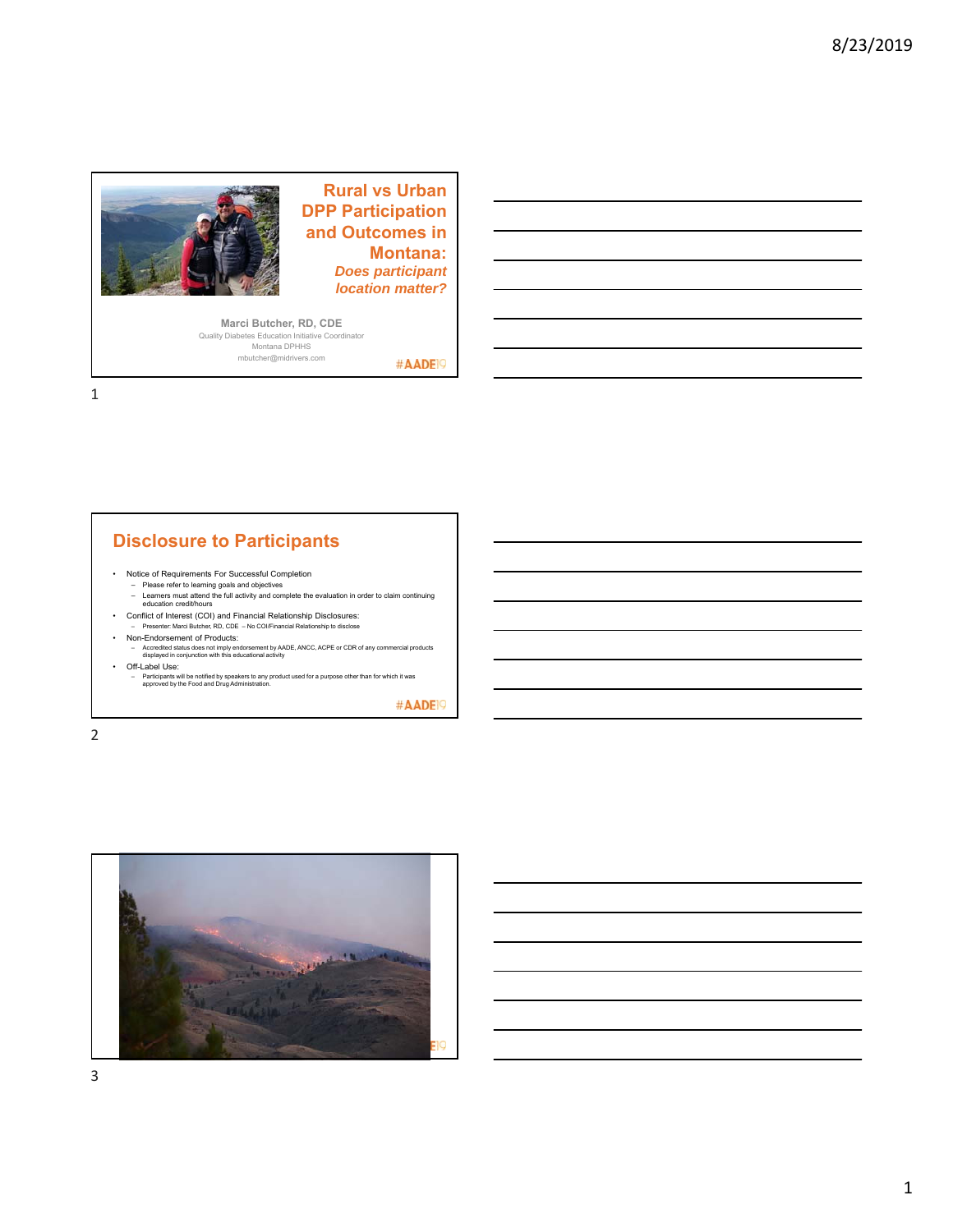



# **Objectives:**

- $\checkmark$  Describe factors contributing to increased rates of chronic conditions and diseases in rural areas
- $\checkmark$  Describe differences in rural vs urban outcomes, based on participant location
- $\checkmark$  Describe considerations in designing and implementing DPP programs in rural communities that promote success

#AADE<sup>19</sup>

5



Valley (about<br>80 miles north of Yellowstone National Park)

about 300(ish)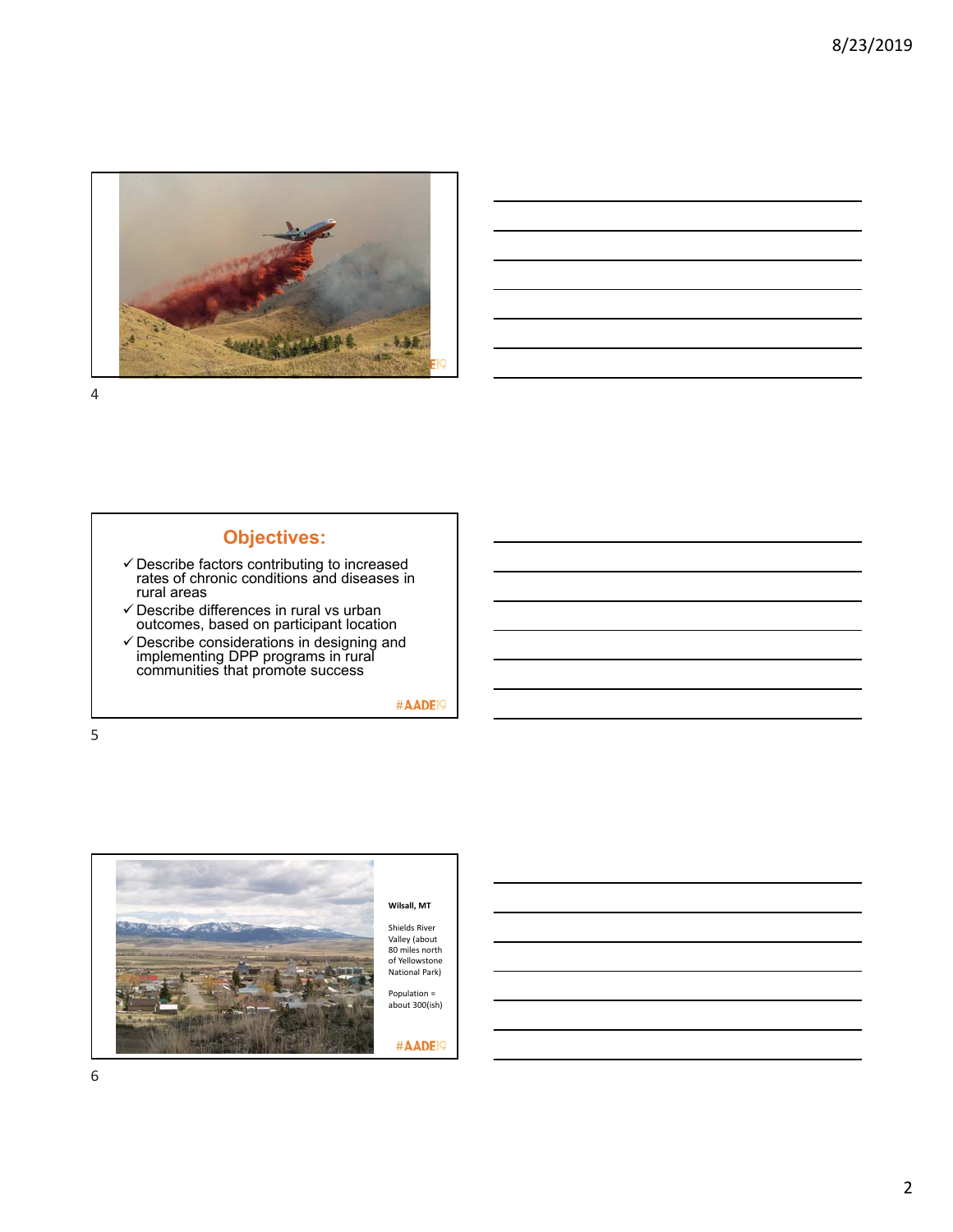

|                                              |  | the control of the control of the |
|----------------------------------------------|--|-----------------------------------|
|                                              |  |                                   |
| the control of the control of the control of |  |                                   |
|                                              |  |                                   |
|                                              |  | ________                          |
|                                              |  | ___                               |
|                                              |  |                                   |

#### **Montana Diabetes Statistics**

- About 65,000 Montana adults currently have diagnosed diabetes.<sup>1</sup>
- The percentage of Montana adults with diagnosed diabetes increased from 2.8% in 1990 to 7.9% in 2017.1
- Diabetes is more common among American Indians/Alaska Natives than White non-Hispanics in Montana.
	- In 2017, 18.9% of American Indian/Alaska Natives in Montana reporting having diagnosed diabetes compared to 7.4% of White<br>non-Hispanics.<sup>1</sup>

#AADE<sup>19</sup>

8

#### **Montana Prediabetes Statistics**

- In 2017, 7.4% of Montana adults <u>reported</u> having<br>prediabetes.<sup>1</sup>
- In the US, it is estimated that 84.1 million adults (33.9% of the adult US population) aged 18 years or older have prediabetes.2

Data sources: – Montana Behavioral Risk Factor Surveillance System 1990‐2017. – Centers for Disease Control and Prevention National Diabetes Statistics Report 2017.

**What does the future hold???**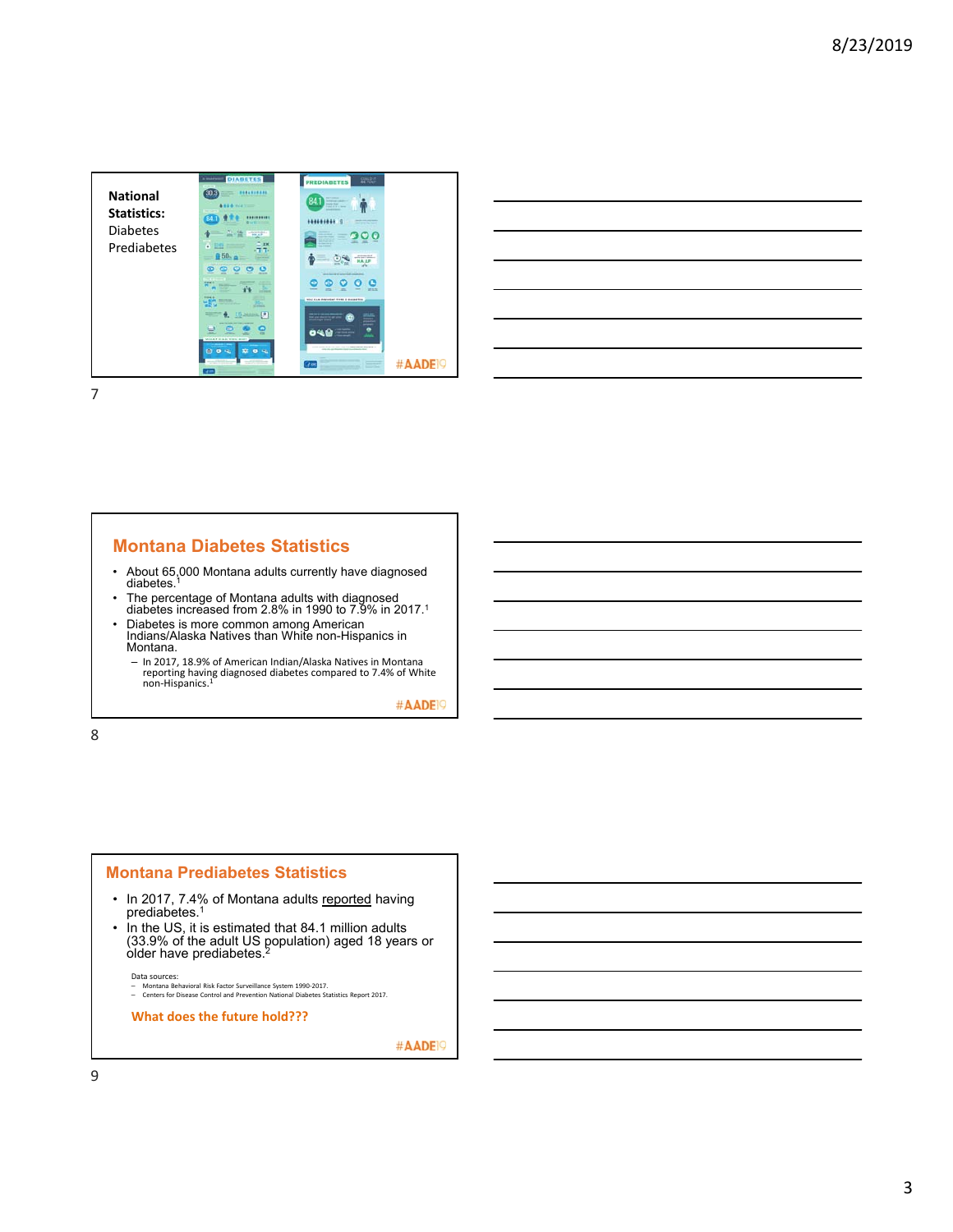#### **CDC: Diabetes is more prevalent in disadvantaged groups, including rural zip code**

- Remote counties<br>• Populations that I
- Populations that have less education<br>• Populations with bigher rates of unem • Populations with higher rates of unemployment
- \*\*\*\*\*\*\*
	- s prevalence is 15-17% higher in rural areas than in urban areas
- 
- (CDC MMWR data)<br>• Rural America has a disproportionately high number of diabetes-related<br>hospital deaths compared to urban America (most pronounced in the South<br>and Midwest)

Can we make the same assumptions about prediabetes???

#AADE<sup>19</sup>

10

#### **Factors contributing to higher rates of chronic disease in rural areas**

- Aging population
- Social determinants of health poverty, lack of food security, housing/homelessness
- Health behaviors related to chronic disease
- Environmental and occupational factors
- Healthcare access barriers

#AADE<sup>19</sup>

11

#### **Rural barriers to accessing healthcare and health education:**

- Shortage of physicians and providers in rural areas
- Low health literacy of residents<br>• Inadequate access to health ins
- Inadequate access to health insurance to cover medical appointments, medications and diabetes supplies
- Low incomes that result in deferring care for financial reasons
- Limited access to transportation to travel to appointments with primary or specialty care providers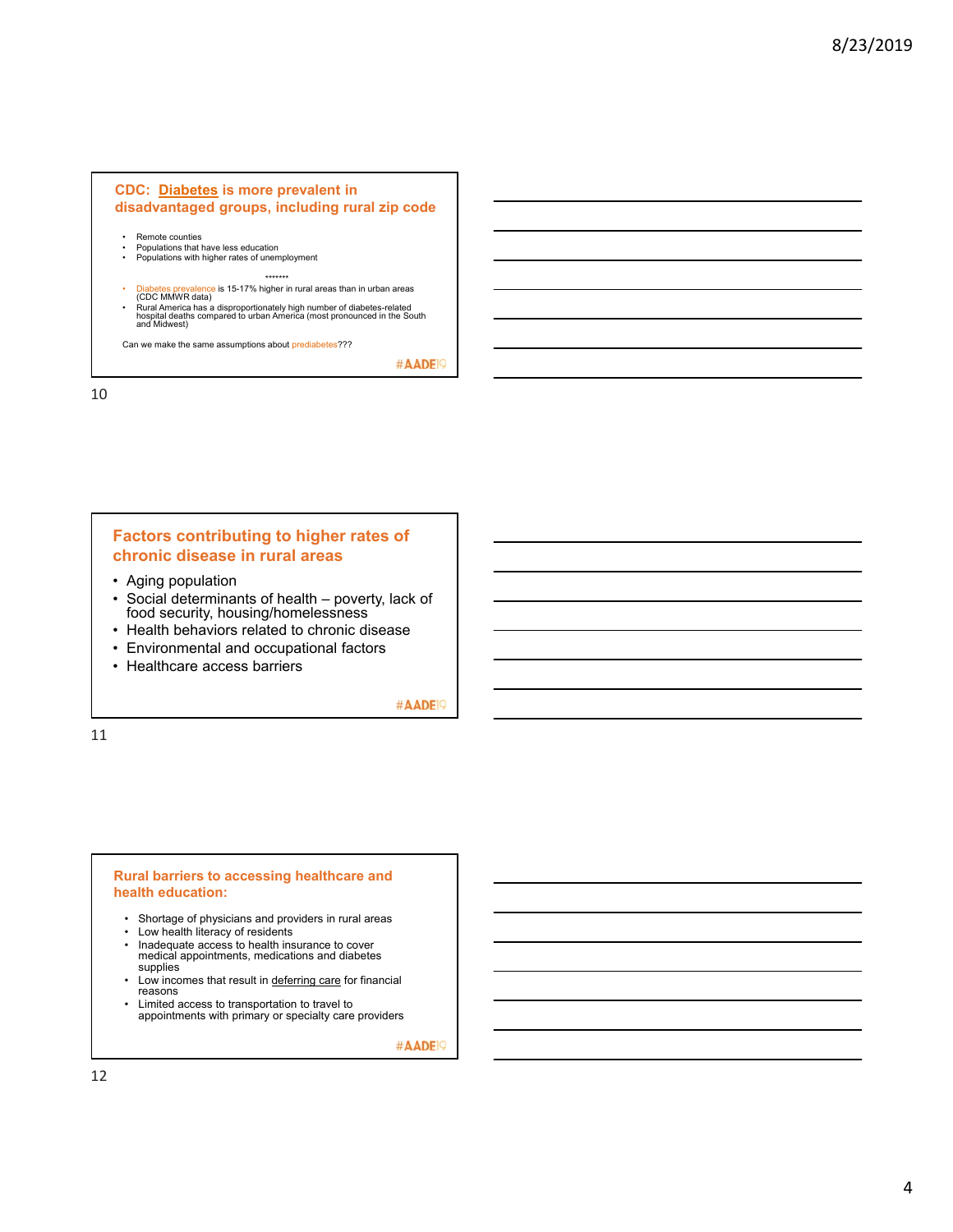#### **Factors influencing foregoing medical care amongst those with diabetes & (maybe) prediabetes**

- Place-based disparities – Those that live in the South
- Those that live in rural areas (vs urban areas)
- Those with lower incomes
- Those from several racial/ethnic groups
	- American Indian or Alaska Native
	- Black or African American

\*\*\* *Int J Environ Res Public Health* 2017, 14, 464

#AADE<sup>19</sup>

13

#### **Possible barriers to DPP in rural areas:**

- Fewer DPP programs due to shortage of CDC recognized service providers – Laborious process to maintain recognition – outcomes based
- (participation, weight loss)
- Newly reimbursable service by Medicare (2018) "learning"
- A DPP lifestyle coach that leaves that position can result in the closure of the program
- 
- 
- − Times of classes may not be convenient for the participants'<br>
schedule (ex: agriculture families)<br>
→ Year-long program for participants may not be conducive for<br>
participation in many rural families' schedules
- Transportation issues/distance to service

#AADE<sup>19</sup>

14

#### **Barriers to DPP in rural areas:**

- Healthcare facilities and environment is intimidating to people
- "Independent nature" of people in rural areas hardy, resilient, independent, wary of outsiders, private, loyal to neighbors …??? (note: this may or may not describe your local community)
- Culturally diverse populations
- Close-knit communities and privacy issues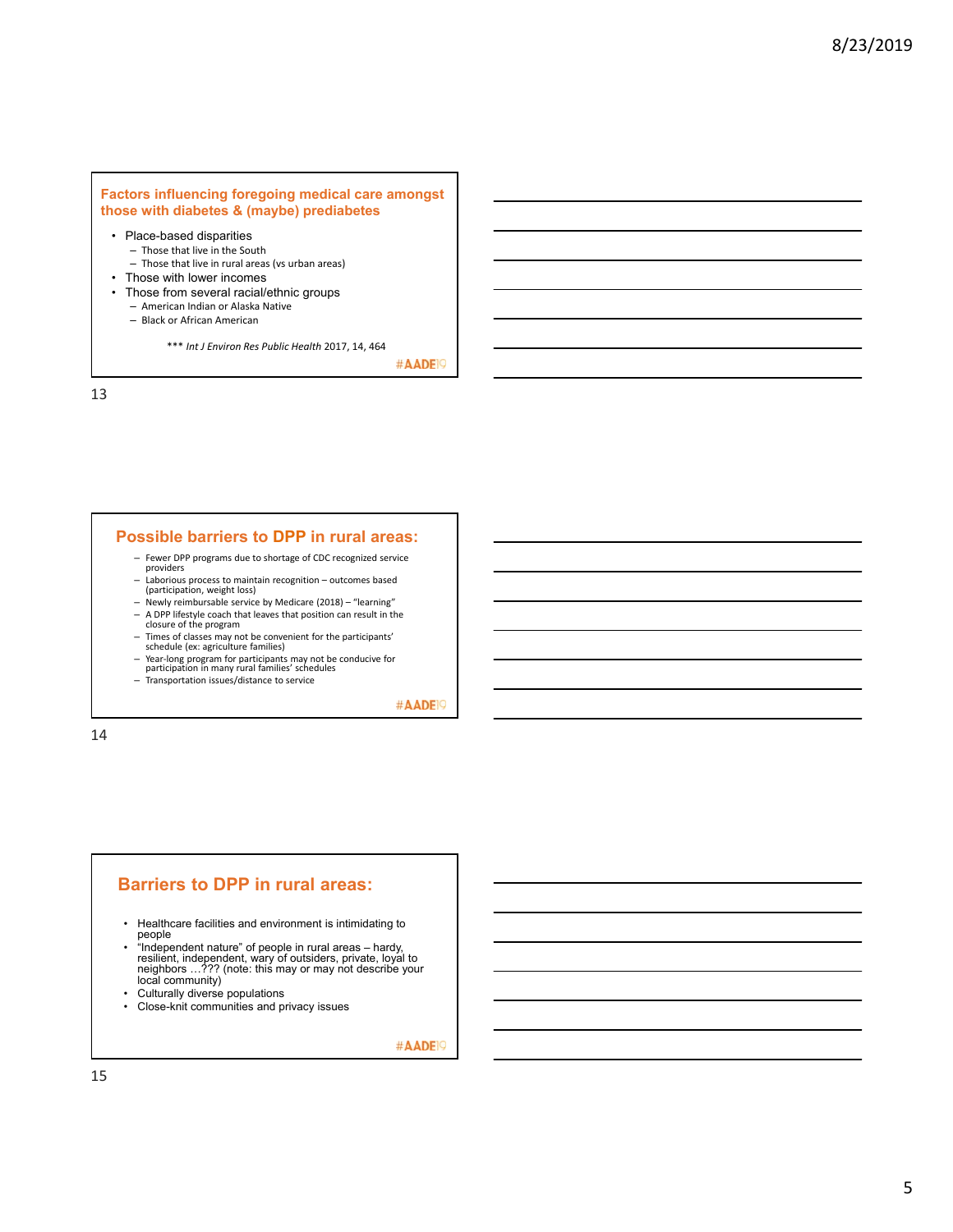



#AADE<sup>19</sup>

17

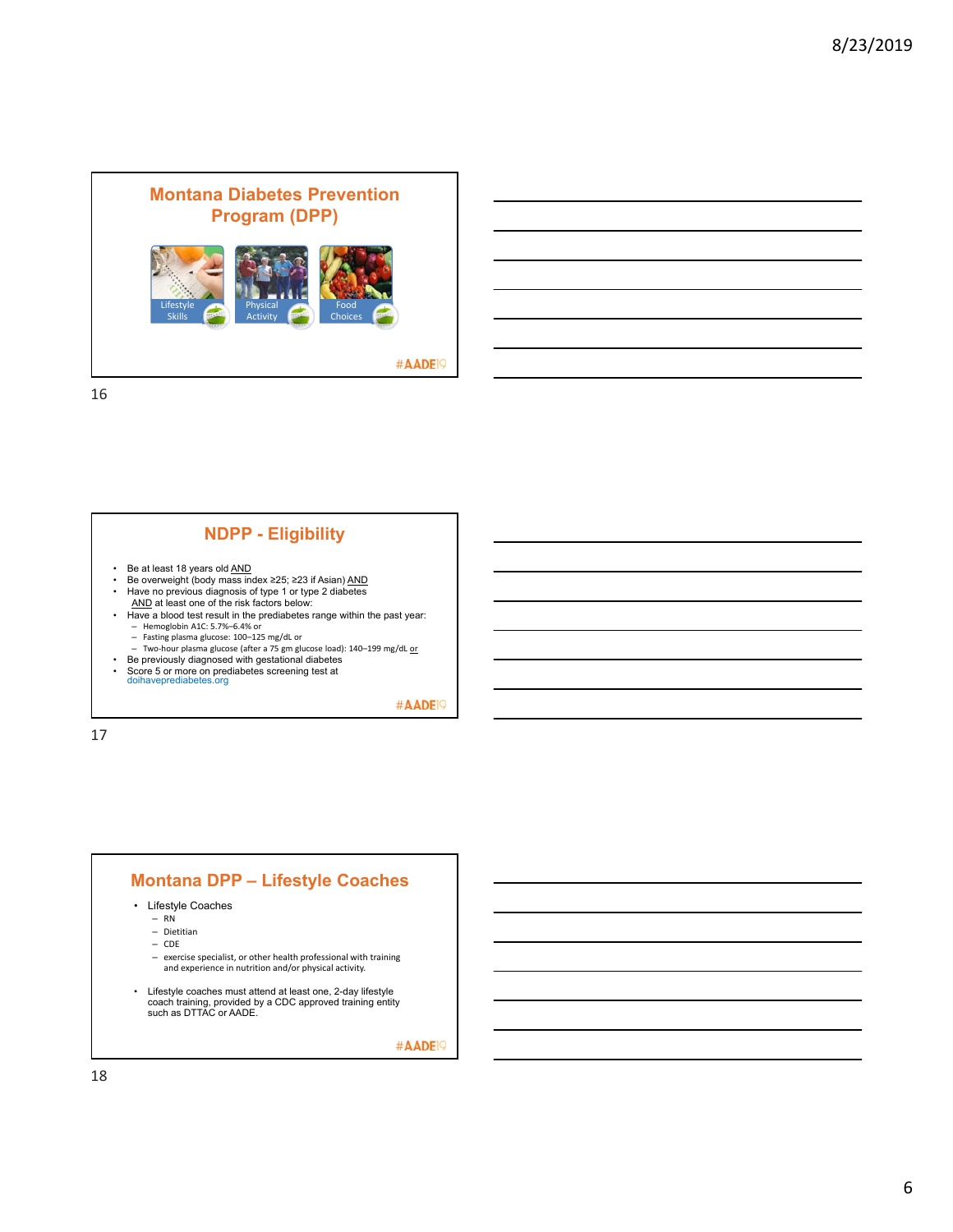





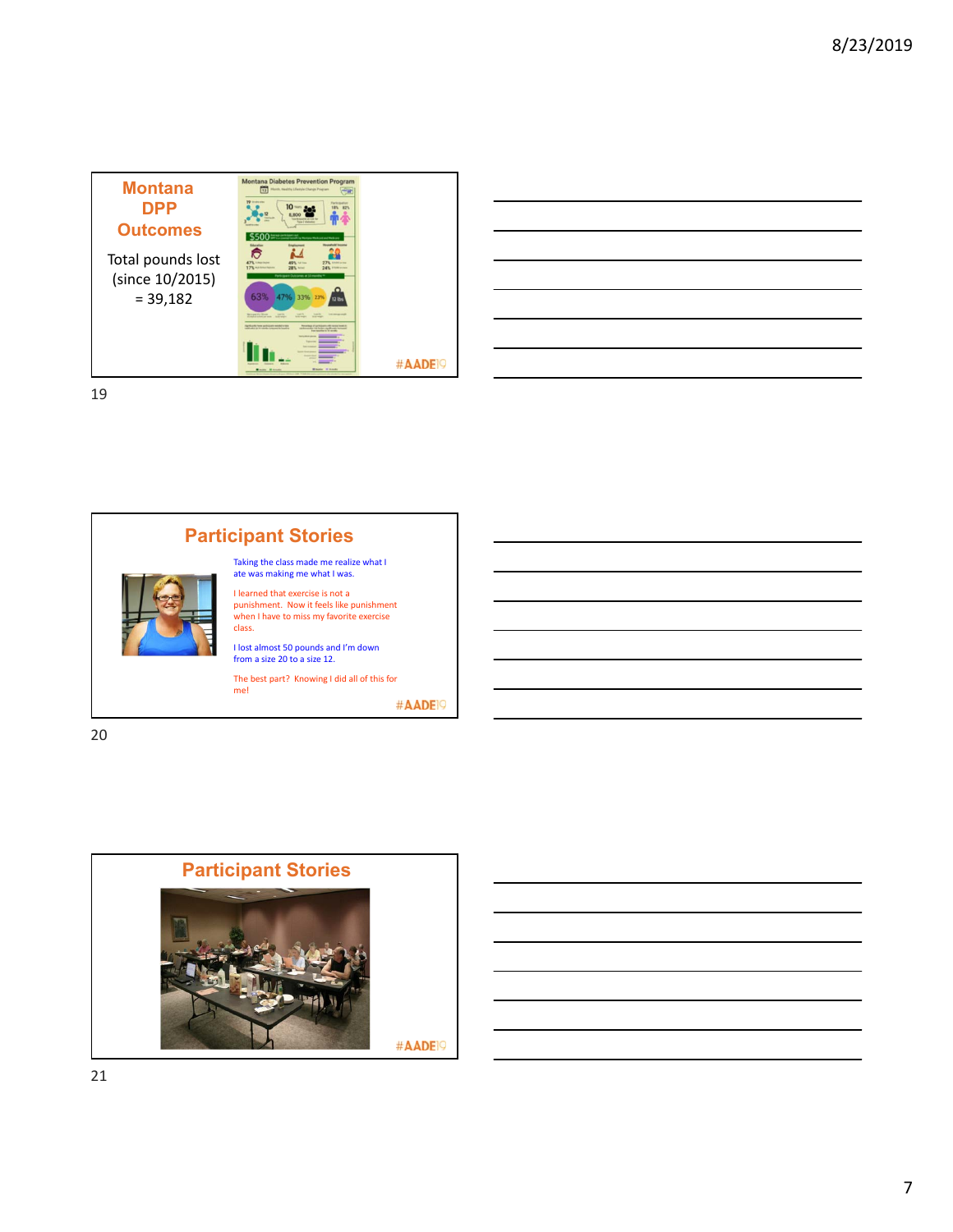# **Provider Perspective**

"What I like best is that it is a structured program. It is a defined program. People know what it is they will be doing. They know what it will cost them in time, effort, perhaps money. I think most people will find those are things they can do. They can get their hands around it and say ok if I follow this, I am going to be in better shape."

- Dr. Corsi, Physician Champion (Missoula, Montana)

#AADE<sup>19</sup>

22

#### **Rural DPP site characteristics and strategies (Montana)**

- Rural programs are typically housed in clinic/hospital setting
	- Provider connections and referrals
- Word of mouth is a valued marketing strategy • Challenges include:
	- Limited exercise opportunities, but getting creative can solve this issue!
- Telehealth as a means to reach rural communities

#AADE<sup>19</sup>

23

#### **Montana Telehealth Studies**

- Participants receiving the DPP remotely (n=256) are as successful in maintaining attendance, participating in physical activity, and achieving weight loss as those participating at an on-site (n=638) location.<br>– No stat
- Between 2010 2015, 667 participants were enrolled in a study comparing outcomes between one Montana face-to-face urban site and 15 rural communities which received the DPP simultaneously via telehealth delivery.
	- The urban and rural interventions were comparable with 33.5% and 34.6% of participants achieving 7% weight loss, respectively.<sup>2</sup>

Vadheim et. al (2017). Telehealth delivery of the diabetes prevention program to rural communities. *Transl Behav Med,*<br>7(2):286-291 <sup>1</sup> Ciemins EL, Coon PJ, Coombs NC, et al. Intent‐to‐treat analysis of a simultaneous multisite telehealth diabetes<br>prevention program. *BMJ Open Diab Res Care 2018;6:e000515. doi:10.1136/bmjdrc‐2018‐000515<sup>2</sup>*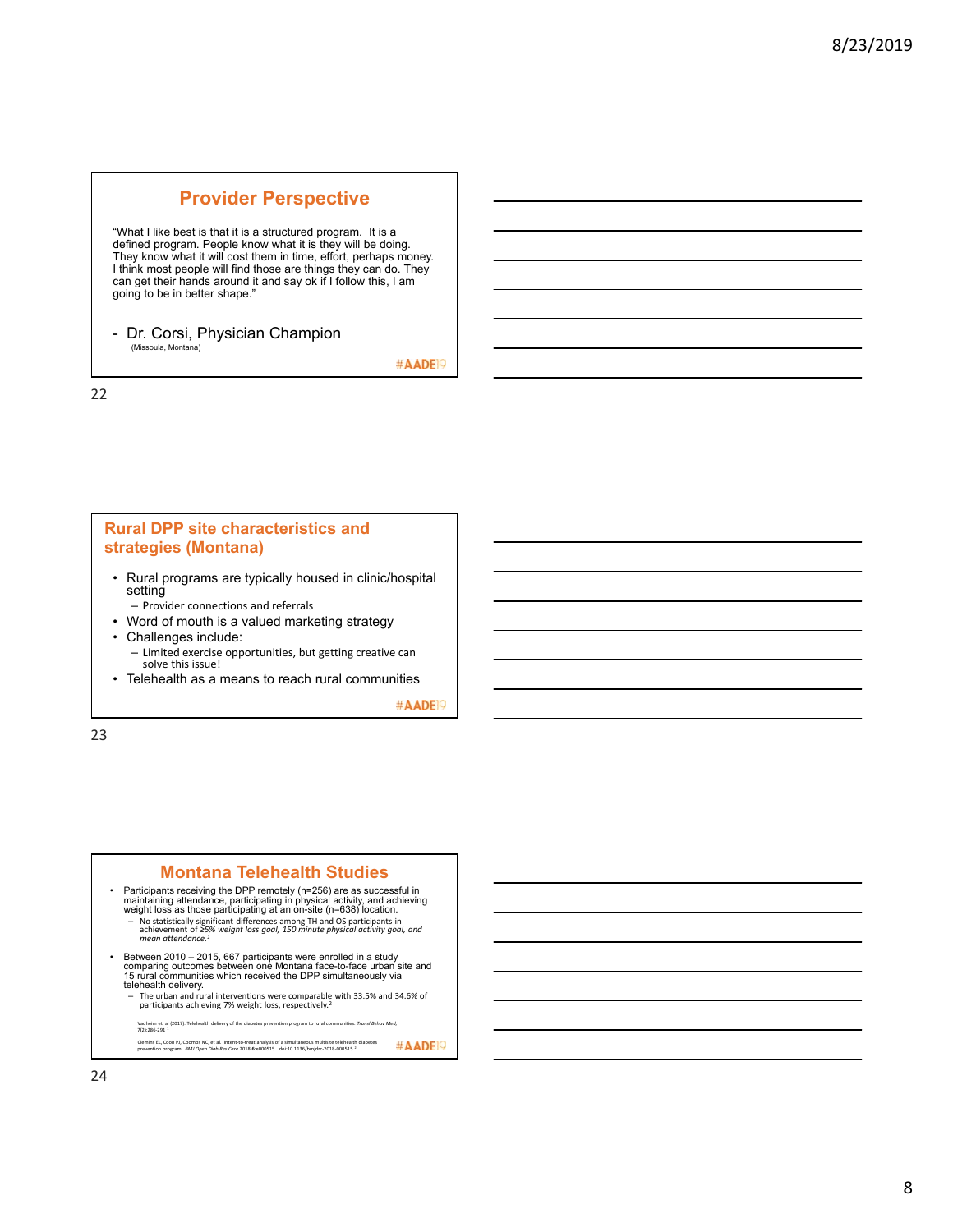#### **Telehealth Logistics**

- Technology telemed equipment (Polycom) or web based • Web-based telehealth
	- WebEx
	- DPP is considered education HIPAA is not relevant
- Telehealth (TH) can be delivered simultaneously with the onsite (OS) group or as stand-alone delivery
- Selecting the telehealth site
	- Access to appropriate technology, meeting space, establish service agreement with facility and TH site coordinator.

#AADE<sup>19</sup>

25

#### **Telehealth Site Coordinator**

- Room reservations and set-up
- Minimal technology management
- Weigh participants at start of class
- Collect previous week's food and PA trackers and distribute class session materials
- Mail food/PA trackers to coach
- Assist with TH participant engagement and group discussions

#AADE<sup>19</sup>

26

# **Telehealth Delivery**

- Helpful if coach can make an in-person visit to TH location • TH site - Place camera so the coach can see the entire TH
- group on the monitor • OS - Place camera so TH site can see the slide presentation as well as the coach
- Be careful with visuals (i.e. food examples)
- Schedule time for TH site to have its own group discussion and then share with the OS group
- Technology problems happen, have a backup plan hardcopies of PPT, ability to FT, cell numbers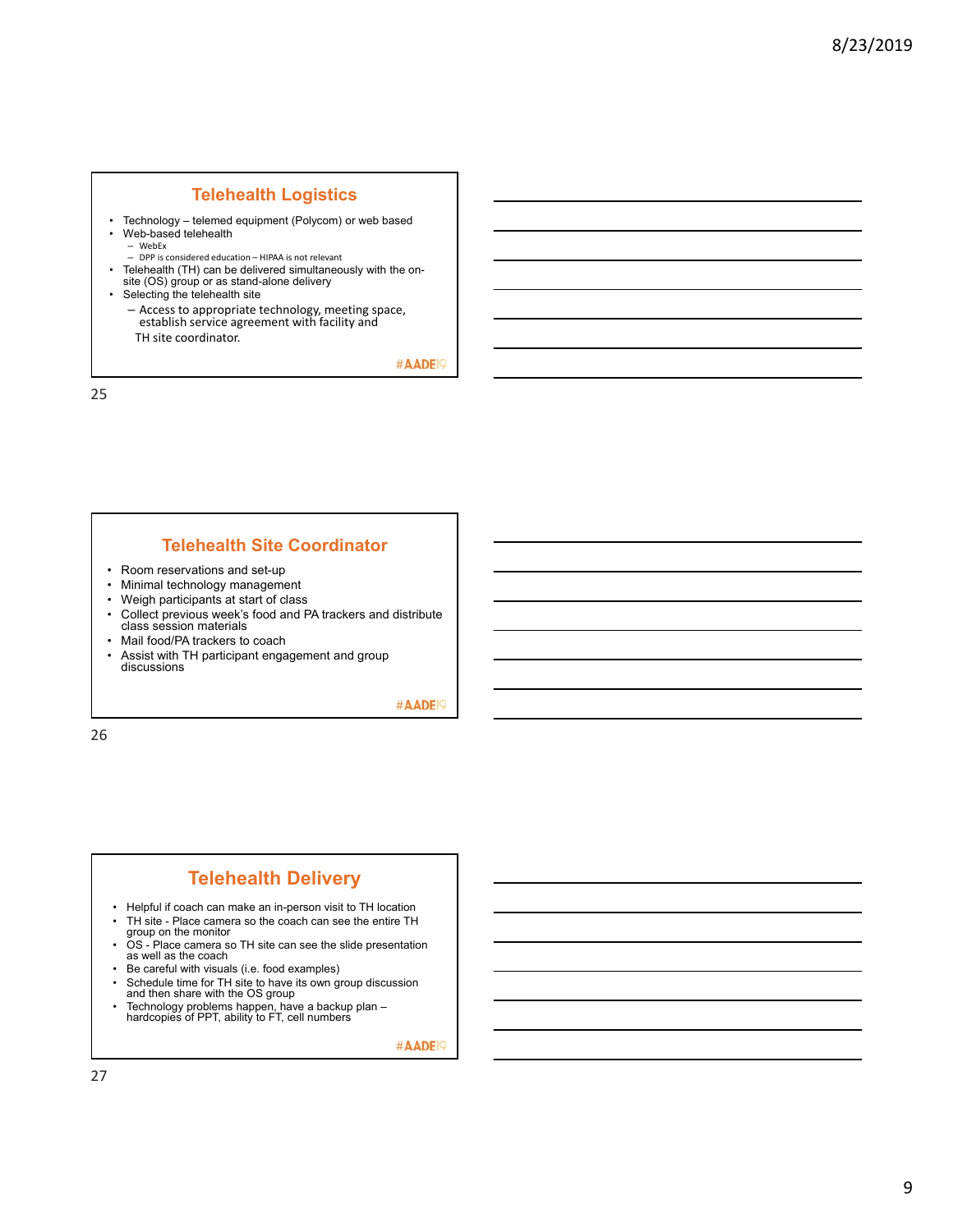

# **Telehealth Challenges**

- Lack of personal contact between telehealth participants and coach
- Community buy-in
- Technology

**Source**: Vadheim, L. (2016, Dec 13). Using Telehealth to Deliver Diabetes Prevention Programs. A webinar for Clinicians &<br>Administrators Interested in Reaching People with Prediabetes in Rural and Frontier Areas.<br>https://

#AADE<sup>19</sup>

29

# • May ↑ geographic access to DPP 1 • May allow large number of participants at the same time  $1$ • May improve cost effectiveness of delivering DPP 1 • Could reduce participant travel cost 1<br>• Reduce barriers to accessing the DPF • Reduce barriers to accessing the DPP in remote/rural areas where there can be a shortage of team-based obesity, diabetes and self-management support services<sup>2</sup>

**Implications of Telehealth Delivery**

Vadheim et. Al (2017). Telehealth delivery of the diabetes prevention program to rural communities. Tronsl Behov Med, 7(2):286-291. <sup>1</sup><br>Clemins El, Coon PJ, Coombs WL, et al. Intent-to-treat analysis of a simultaneous mult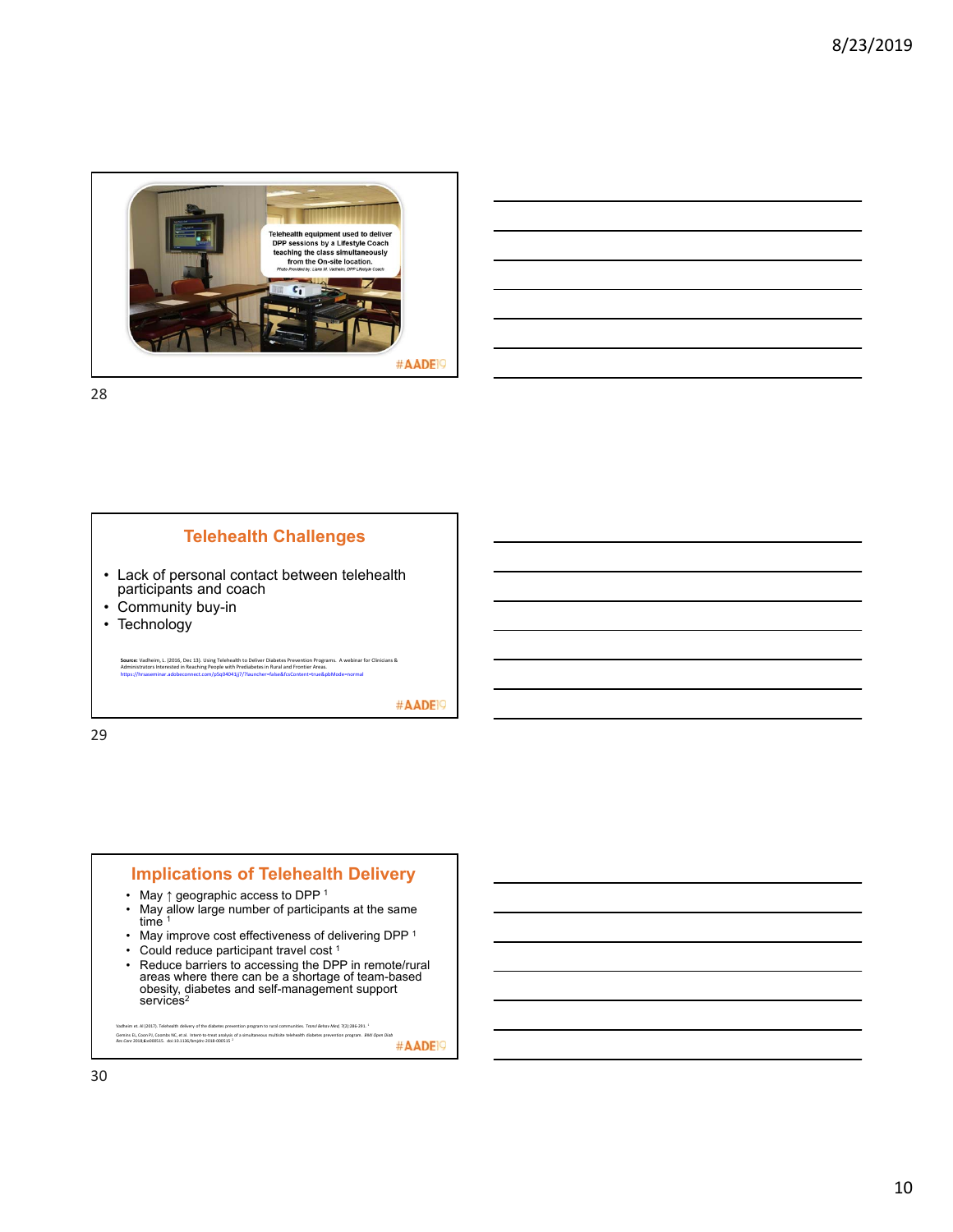#### **The 'rural patient experience' – providing a DPP program in rural areas of need and what works:**

- Find resources that target the needs of low-income populations poverty in rural areas is a huge challenge
- For culturally diverse populations, employ bilingual and/or culturally competent staff
- Provide education appropriate to age, culture, and literacy level
- Possibly create an advisory or stakeholder group that represents the diversity of the community

#AADE<sup>19</sup>

31

## **Engaging Rural Providers**

- Establish personal rapport with providers
- Meet with them in a convenient manner
	- 1:1 meeting
	- Board meetings
- Morning team meetings • Invite them to speak to the class
- 
- Close the referral loop provide patient updates

#AADE<sup>19</sup>

32

### **Recruiting Rural Participants**

- Word of mouth is the big one!
- Provider referrals
- Utilize EMRs when possible
- "DPP prescription pad" in exam rooms
- Community newspaper ads<br>• Flyers post office senior of
- Flyers post office, senior centers, provider's office, grocery store, library
- Radio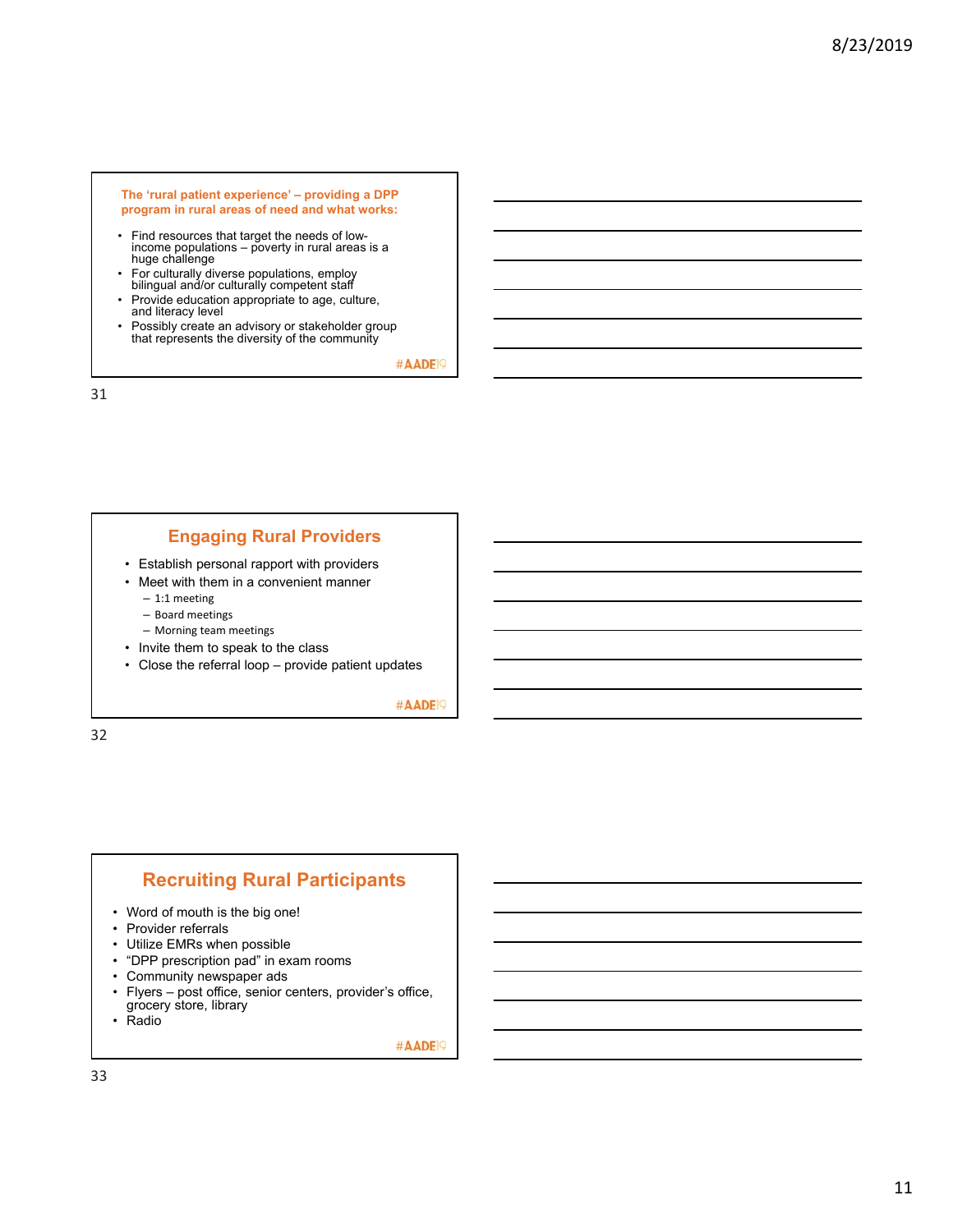# **Retaining Rural Participants**

- Invite a spouse/partner
- Culturally relevant
- Friendly competitions
- Raffle drawings each session
- Host guided exercise sessions or create access to an exercise space all year
- Assess a potential participant's readiness to change – Confidence and motivation around the areas of physical activity and nutrition

#AADE<sup>19</sup>

34

#### **Rural vs Urban DPP Outcomes – MT**

Study objective: To identify differences in outcomes and participation by location - in urban versus rural settings in the MT DPP

#AADE<sup>19</sup>



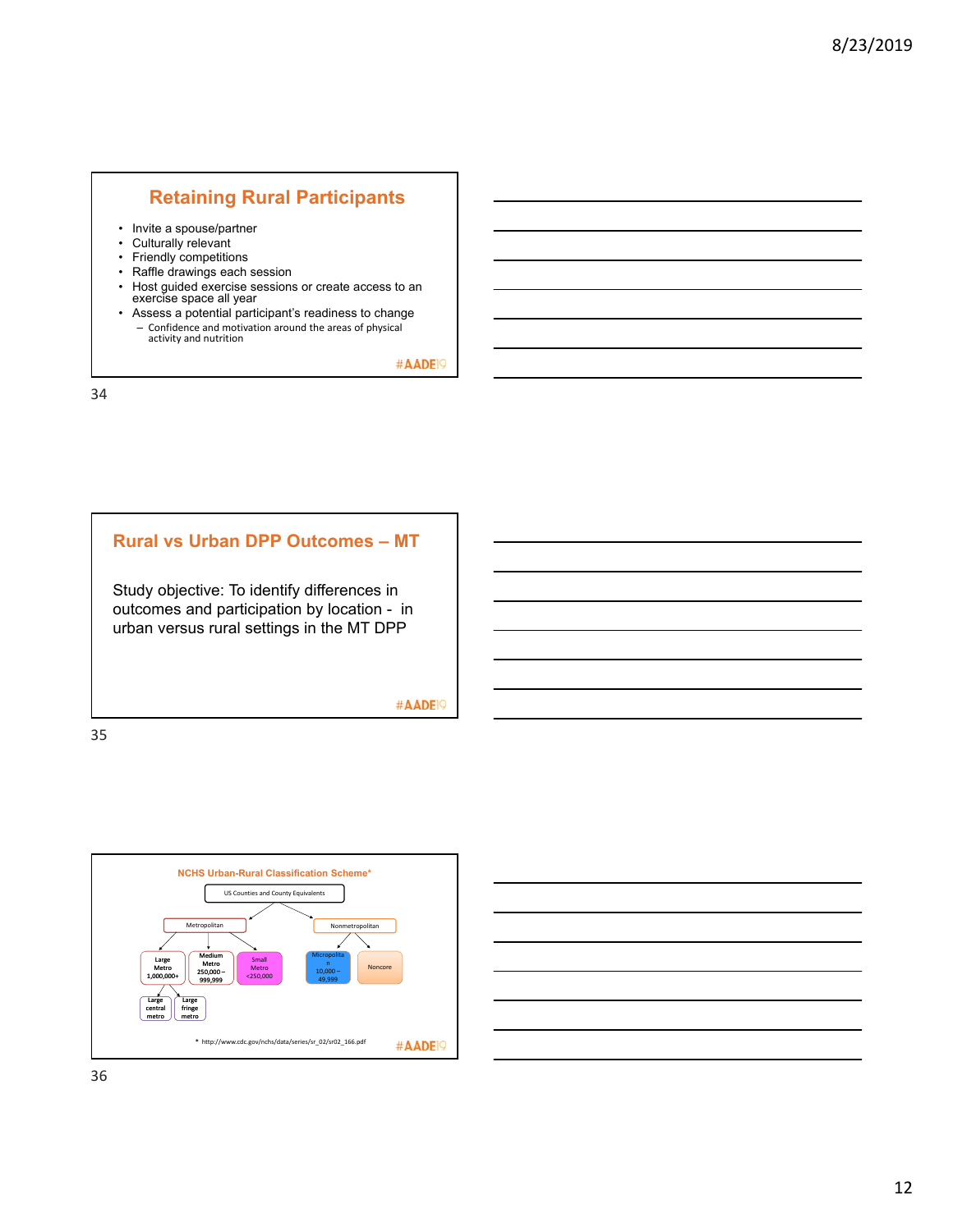











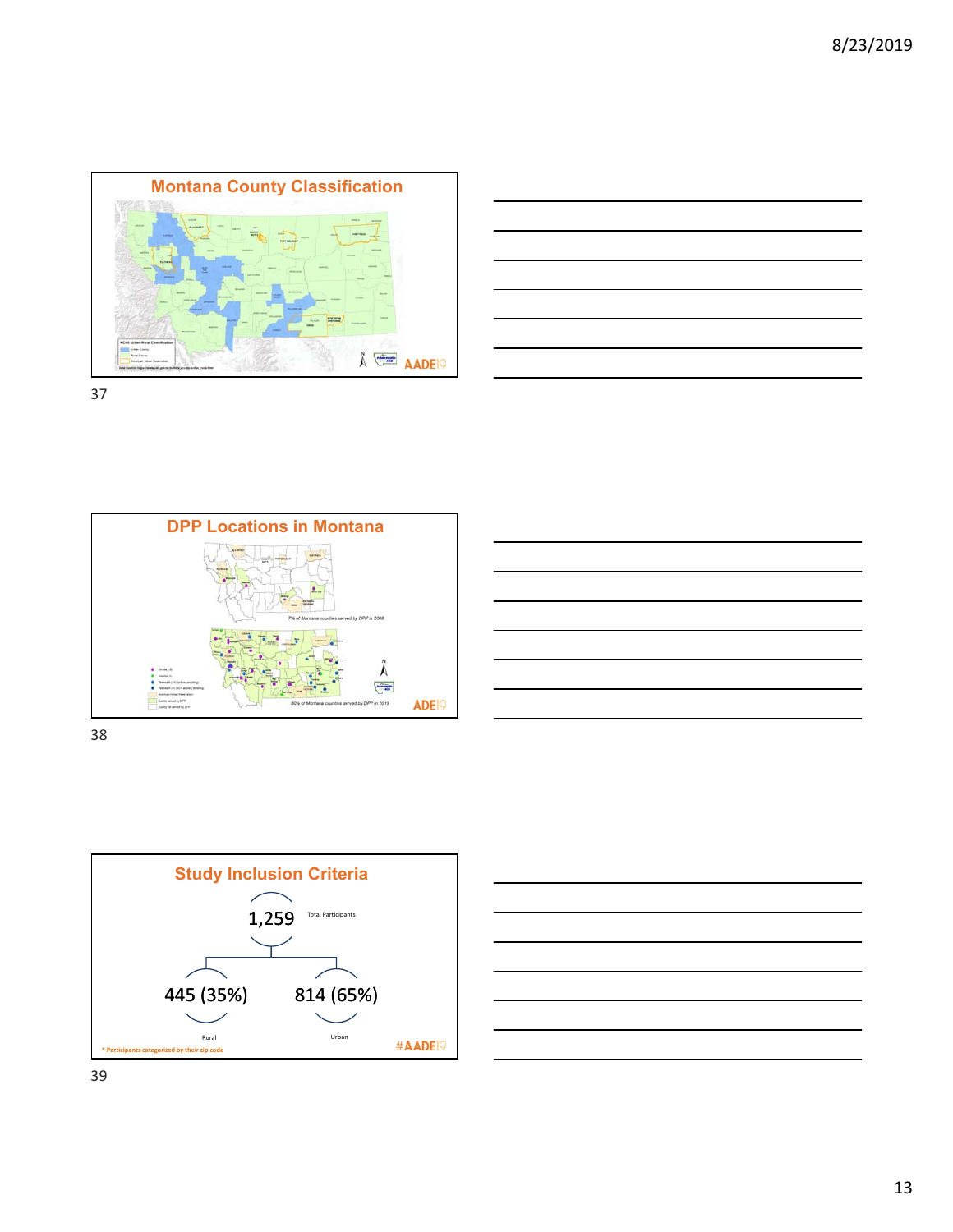









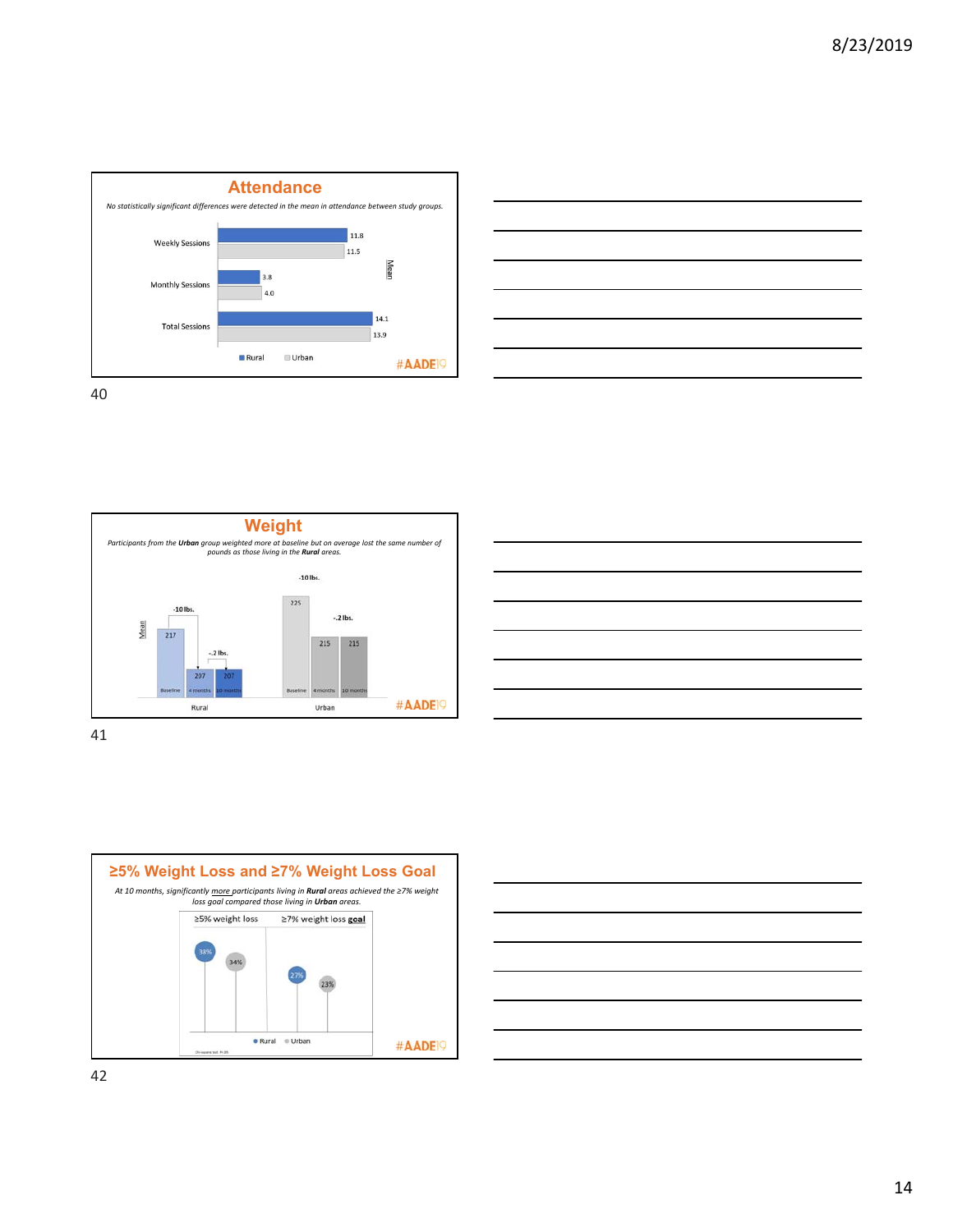







44